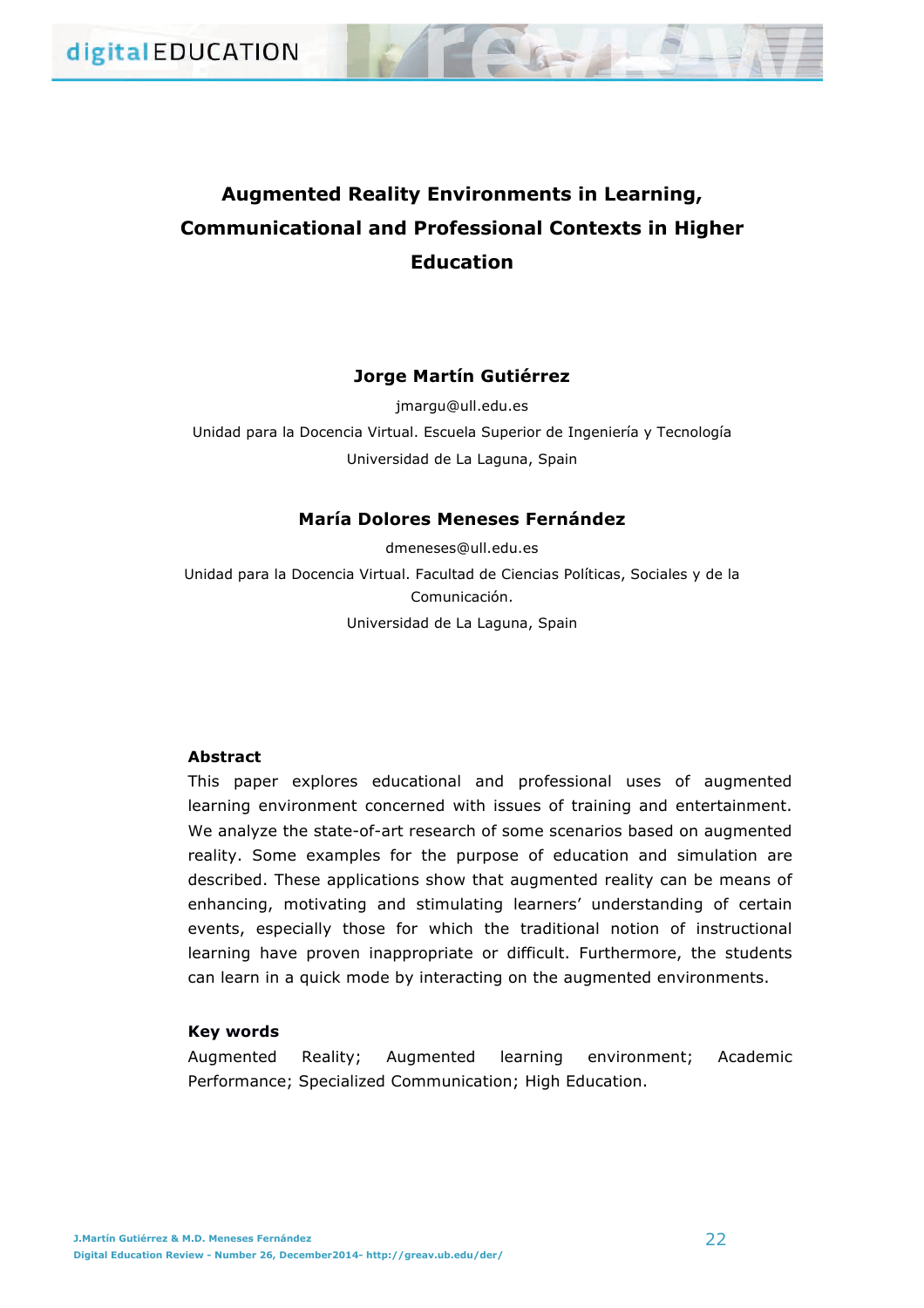# **Entornos de Realidad Aumentada aplicados al aprendizaje y a contextos comunicativos y profesionales en educación superior**

# **Jorge Martín Gutiérrez**

jmargu@ull.edu.es

Unidad para la Docencia Virtual. Escuela Superior de Ingeniería y Tecnología Universidad de La Laguna, Spain

# **María Dolores Meneses Fernández**

dmeneses@ull.edu.es Unidad para la Docencia Virtual. Facultad de Ciencias Políticas, Sociales y de la Comunicación. Universidad de La Laguna, Spain

## **Resumen**

Este artículo explora los usos educativos y profesionales de los entornos aumentados en situaciones de aprendizaje, formación y entretenimiento. Los autores revisan la investigación de algunos escenarios basados en la realidad aumentada, a través de la revisión del estado del arte de la aplicación de esta tecnología de visualización en contextos distintos. Para ello se describen algunos ejemplos de simulación en educación. Las aplicaciones tratadas muestran que la realidad aumentada es un medio para mejorar, motivar y estimular la comprensión de los alumnos en ciertas situaciones, sobre todo aquellas en las que la noción tradicional de aprendizaje resulta inadecuada o de aplicación difícil. Además, se ejemplifica cómo los estudiantes pueden aprender de modo rápido mediante la interacción en entornos aumentados.

## **Palabras clave**

Realidad Aumentada; entornos aumentados de aprendizaje; rendimiento académico; comunicación especializada; educación superior.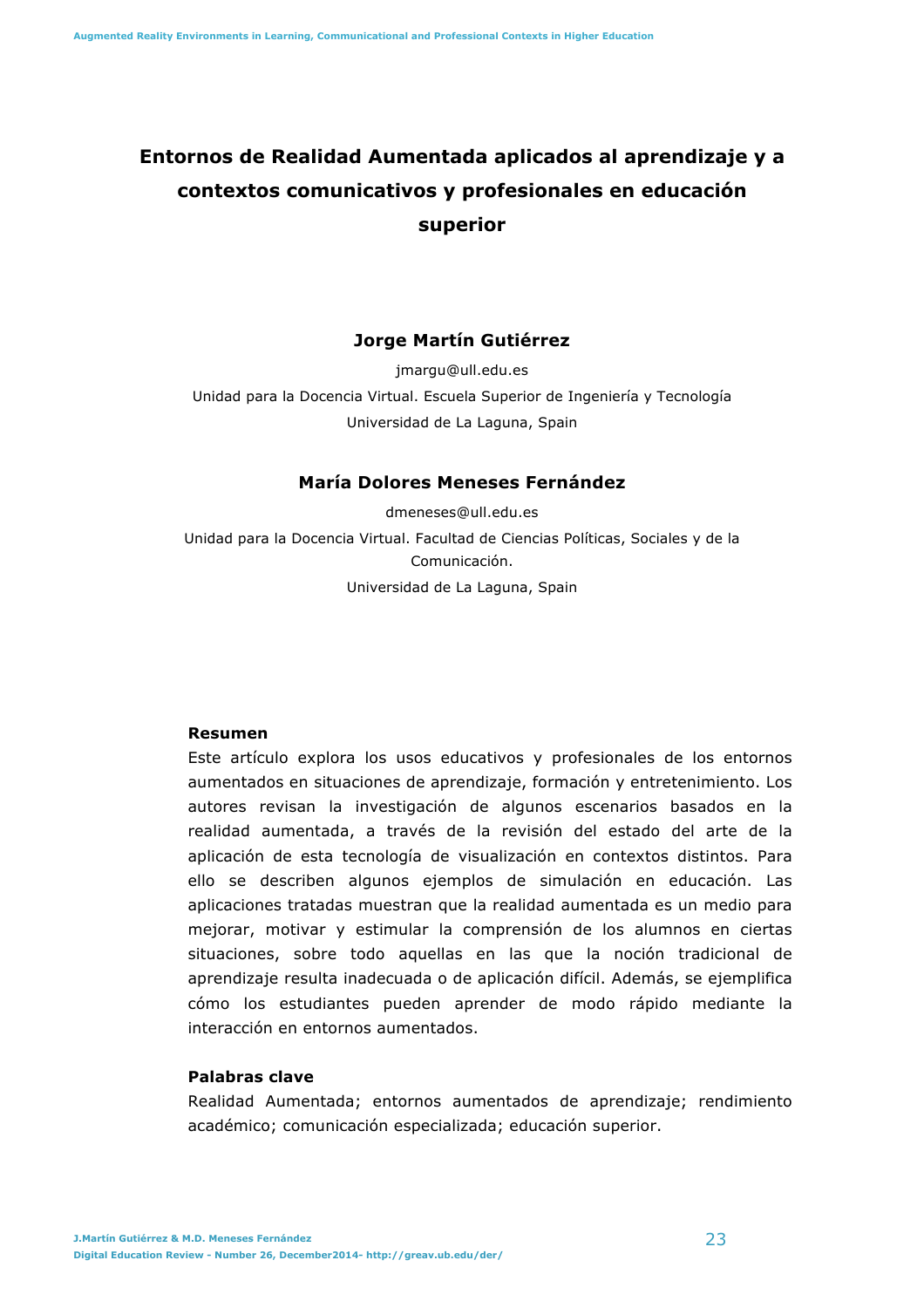# **I. Introduction**

Augmented reality is a technology which encourages the perception that user has of reality introducing virtual elements in the same one. It's not limited just to implementation of virtual elements as it also may erase objects which belong to the real world.

R. Azuma (1997) defines augmented reality as '*an environment that includes both virtual reality and real-world elements. For instance, an AR user might wear translucent goggles; through these, he could see the real world, as well as computer-generated images projected on top of that world.'*

According to this statement, augmented reality is an environment, which included element from virtual reality and elements of the real world at the same time. Besides, it can be interactive in real time. The virtual objects may be stationary or manipulated by the user. The interaction of virtual objects in the real world allows its enrichment aiming a better comprehension of it. So, an AR system allows combination of real and virtual worlds, real time interactivity and 3D registry.

Today, when we think of the term augmented reality we associate it with the types of applications that no longer require goggles. Augmented reality applications have become portable and available on laptops and mobile devices. Although much of the AR development is being done for marketing, geolocation, amusement and social purposes, its use in education is still emerging. According to 2010 and 2011 Horizon Report and joint reports by The New Media Consortium and Educase (Johnson, Smith, Willis, Levine & Haywood, 2011), prediction of augmented reality becoming a technical trend in higher education is just two to three years away, making technology blend virtual and real. It's expected to reach mainstream use in education through augmented reality textbooks (augmented book).

In the next decade we will access real world through augmented reality; this process will reach global audience in 2021 according to the "Augmented Reality: a new lens for watching the world"- report (Ariel, 2011).

AR experiences have become easy to use and especially mobile devices. Progress made in mobile devices such as smartphones with cameras and technologies which combine real world with virtual information, allow the chance to enjoy this applications making AR accessible for mainstream consumer use through actual devices such as smartphones, game consoles and computers with webcams.

Gartner consultant states that AR will achieve broad public reach gradually in a 5 to 10 years horizon (Fenn & Hung, 2011). Although AR has already begun to be introduced in the market, its use is not quite extended yet but a huge growth is expected within the next few years thanks to mobile devices (especially smartphones). The trend in virtual reality systems is becoming mobile, more comfortable and user friendly each time. Actually, computers and smartphones are the devices of choice although is expected that development of display technologies will allow creation of glasses or lens allowing showing virtual information right in front of human eye.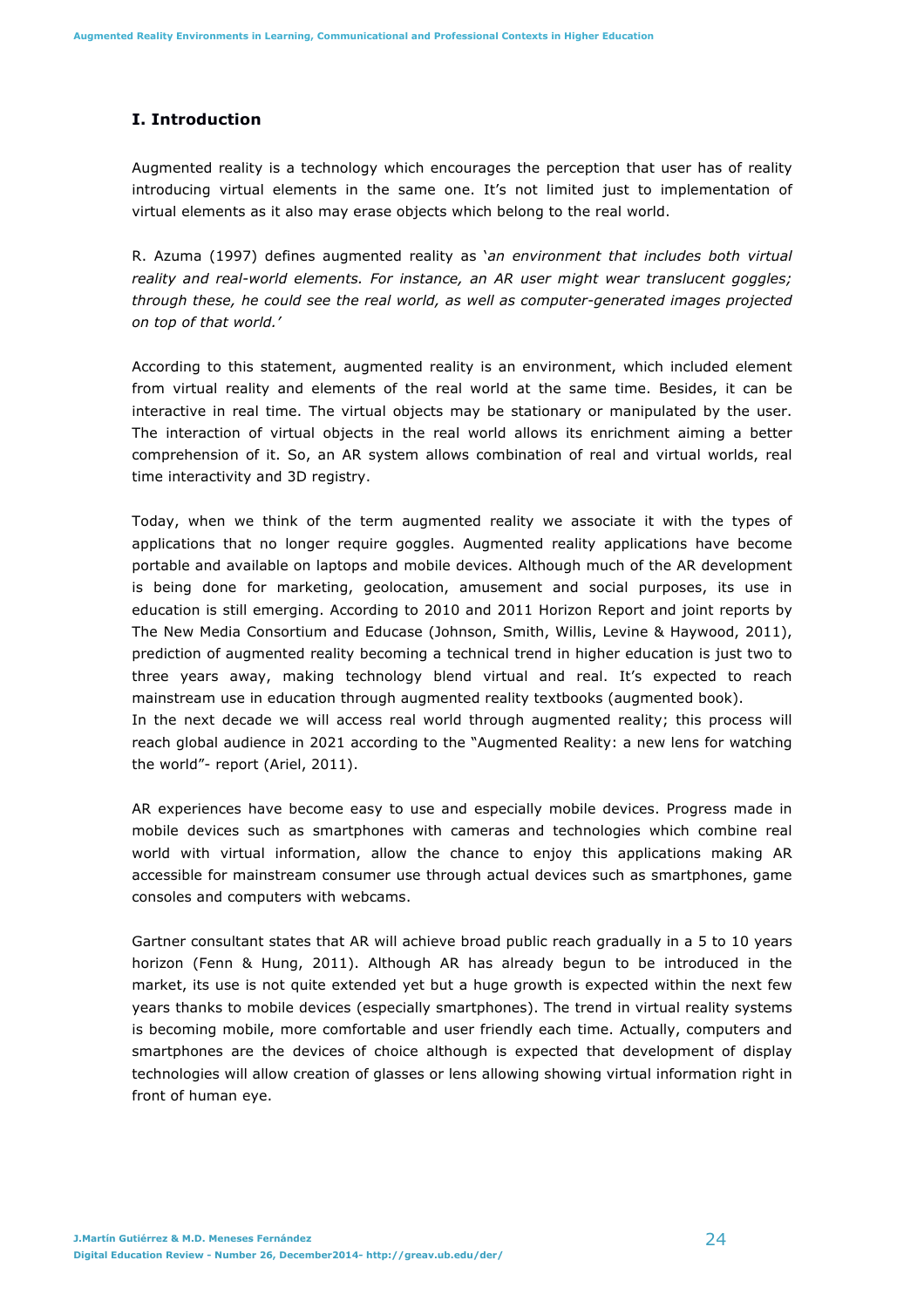## **II. Augmented reality environments in education**

Augmented reality technology provides students with an interactive interface allowing learning and exploring in different themed environments in a more attractive and motivating way. The teachers are aware that use of 3D images and any viewing technique for introducing contents helps and reinforces learning. In fact, several studies show that AR's implementation in the classroom helps improving the learning process, increases student's motivation and eases the teacher's work (Martín-Gutiérrez & Contero, 2011a). Some of those studies are also examined in this paper.

#### **a. Components and general architecture**

An AR system will need a device which receives information from reality (a camera), a computer or device capable of creating synthetic images while processing the real image (software and camera) and a screen for projecting the final image (Vallino, 1998). The different AR system's architectures have something in common; they have a display for showing to the user all virtual information that is added to the real one. The virtual information is introduced in the real environment using markers that computer system decodes superimposing over them the virtual information or associating geographic coordinates to the virtual element so a device provided of GPS and orientation sensor can show the virtual objects on screen when this is set towards that object's location.

The outdoor AR apps are actually on the rise, offering many possibilities as a consequence of the features that last generation mobile devices have.

Every time it's easier to find more commercially available AR browsers that display both point-of-interest (POI) information and, increasingly, basic3D content. This contents geolocated through AR have become very popular in a number of application spaces in recent years with the growth in popularity of smartphones and other portable hand-held devices. For this kind of platforms there are also games based on augmented reality which have become quite popular recently. Those years when investigators from Columbia University built the first AR system prototype are way past. That prototype allowed user seeing information associated to buildings while walking through the Columbia University campus (Feiner, MacIntyre, Höllerer & Webster, 1997). This system needed a tracking device (compass, inclinometer and a differential GPS), a mobile computer with a 3D graphic board and a HMD. The system showed information from the real world to the user, like the name of buildings and apartments.

There have also been apps on laptops for maintenance systems and outdoor reparations (Rahardja, Wu, Thalmann & Huang, 2008) (Henderson & Feiner, 2011) as well as walkthroughs for touristic route (Torpus, 2005).

On education there has been a huge rise on creation of learning activites based on outdoor AR. However, many of these projects suffer from poor registration because they rely primarily on built-in sensors (GPS, compass, and sometimes gyroscopes) for performing tracking. These sensors, especially those used in commodity products, do not have nearly the accuracy required for convincing tracking in AR (Wither, TaTsai & Azuma, 2011). That restricts the potential apps may have as user's satisfaction decreases. On the positive side, smartphone platforms allow AR apps having a higher number of users (Azuma, Billinghurst & Klinker, 2011).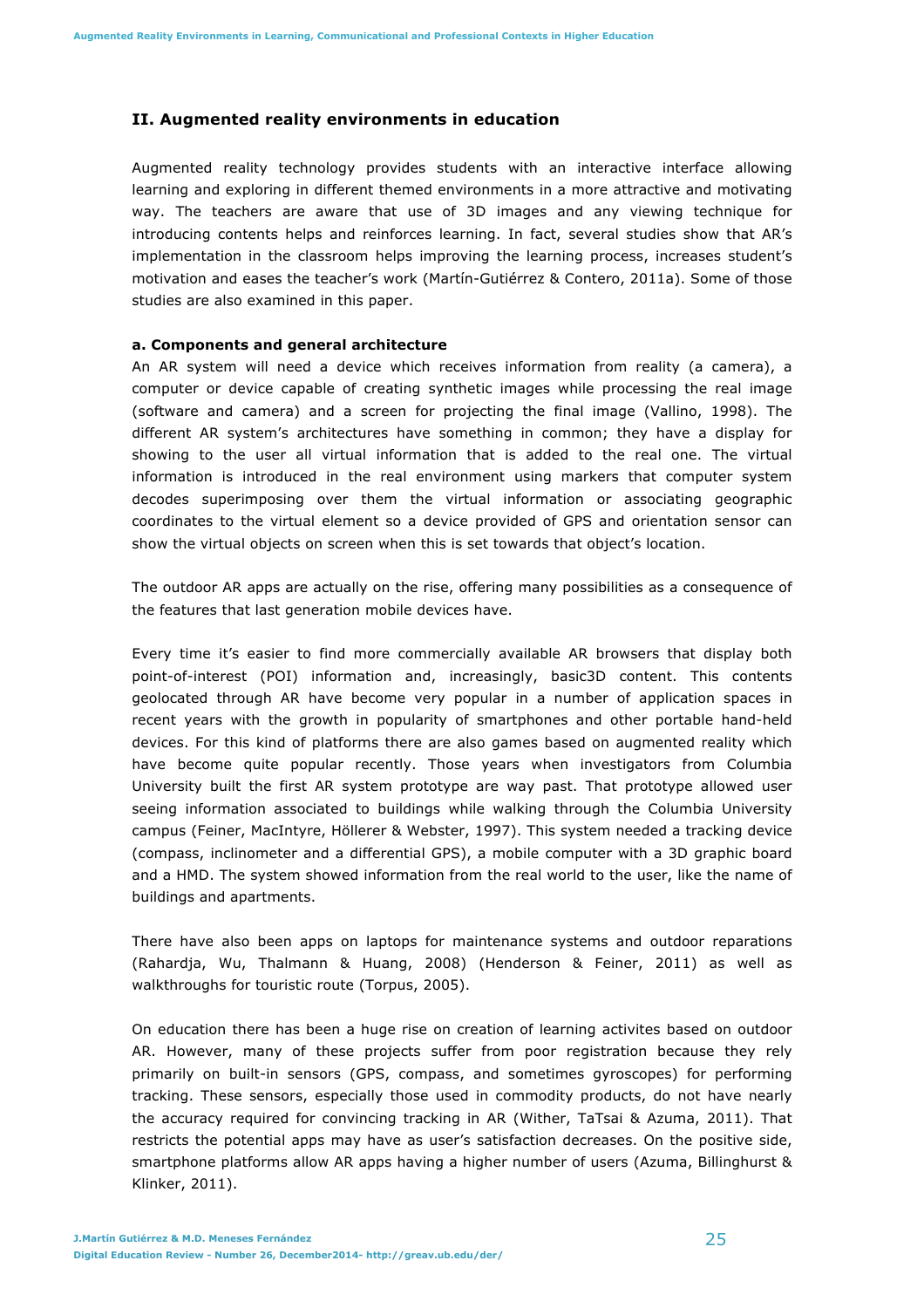The main aim on AR systems design is that they become as portable, light, small and strong as possible even allowing user to explore any environment, be it indoor or outdoor, without any restriction.

The requirements for all AR systems are: a camera for the scene input, a screen and depending on the AR system's build-up this screen will be connected to either a PC or integrated on a desktop PC, head mounted display, tablet or smartphone.

## **b. AR in classroom**

The infrastructure needed for setting an AR system on the classroom is a computer, webcam and projector. The teacher manipulates virtual objects and can interact with them for supporting his explanations. The books or class notes from students include the right markers so they can interact with the augmented information and be visualized. The students will be able to visualize the information in a PC or in an AR application that has been developed for smartphone in both Android and iOS operative systems (figure 1).



Figure 1. Using Augmented Reality with PC and mobile devices in an Engineering course.

#### **c. AR laboratory**

Usually, teaching centers don't have all infrastructure and material resources needed. The physical space available may be an issue when there is lack of space for the machines at the laboratory where practices take place or just performing maintenance of those machines as financial issues may cause that labs don't have all infrastructure needed by teachers.

One proposal is having the printed markers and handheld devices (smartphone, iPad, Tablet PC) in the virtual machinery laboratory where students can interact and perform training as well (Andújar, Mejías & Márquez, 2011).

Any machine's training can also be proposed with provided markers set in strategic places as a guide for the student aiming to perform maintenance tasks, setup, learning use procedures, etc.

#### **d. AR workplace**

With augmented reality technology, the enhancement of information in a variety of workspaces is possible (Zemliansky & Amant, 2008).

There are few contributions where augmented reality technology is applied to machines mounting and maintenance. In less accessible fields like aerospace, applications have been developed for supporting maintenance staff performing their tasks (De Crescenzio et al,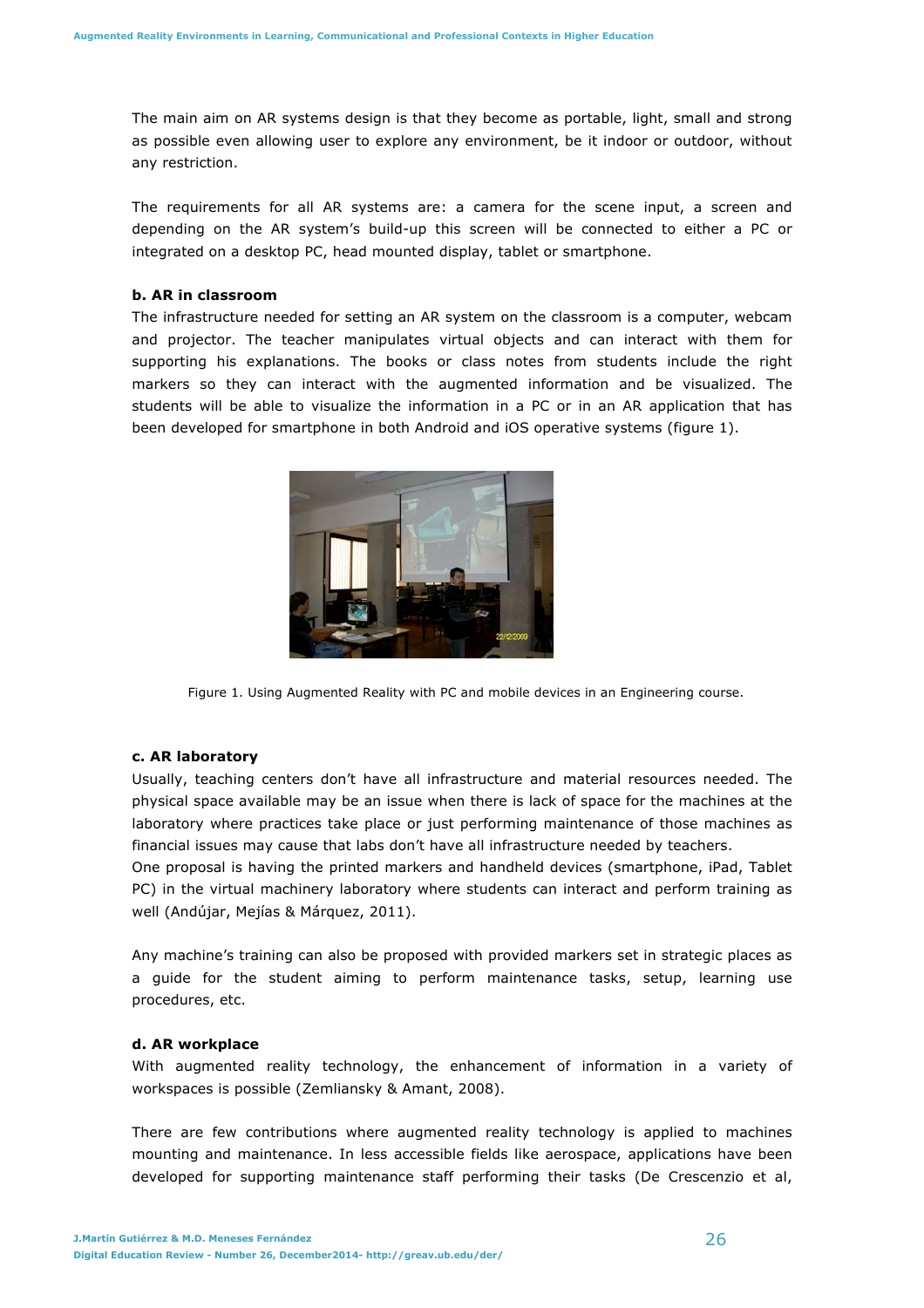2011; Macchiarella, 2005). Schwald & Laval (2003), introduces two AR systems for training & assistance in maintenance of complex industrial equipment using an optical see-through head mounted display. ARMAR project, has developed, designed, implemented and tested on users a beta version of an AR application for support of army mechanics during routine maintenance tasks inside an armored vehicle turret (Henderson & Feiner, 2011).

Actually, mechanics from the army and manufacturers like Boeing use AR glasses when staff works on vehicles, glasses show repairs step by step, target necessary tools including textual instructions. This kind of experience supports learning as well training of specific tasks. I+D department of automotive giant BMW (through BMW research project), include among their working lines development of an AR application supporting mechanics while performing maintenance, diagnose and repair of any fault.

Keith has performed a pilot experience at the Glasgow City Council and has shown that augmented reality can be used in the workplace for in situ training. The pilot study's aim was improving the learning retention of the staff. Workers used PSP (PlayStation Portable handheld gaming consoles) enabling a low cost solution for this augmented reality approach (Quinn, 2011).

## **III. Samples of augmented reality application designed for learning**

Augmented reality plays an important role in learning, training and entertainment. In this part, we present some typical examples developed by authors from this paper.

## **a. AR\_DEHAES, a training to improve spatial skills**

AR\_Dehaes is the result of cooperation with the LabHuman investigation institute of the Valencia Technical University. AR\_Dehaes is an application that provides to engineering students a set of different kinds of exercises for training spatial abilities through an augmented book (Martín-Gutiérrez et al, 2010).

The training has been implemented in new Engineering degrees adapted to the new European Higher Education framework at a Spanish University (European Higher Education Area or EHEA) (figure 2). The results obtained by students when improving spatial ability while carrying out their training are shown and related to academic performance and dropout rates, which belong to current academic courses as well as previous ones (Martín-Gutiérrez, Navarro & Acosta 2011).

The didactic material was created using Bloom taxonomy (Bloom, 1956) being structured on five levels *(knowledge, comprehension, application, analysis-synthesis, and evaluation)* with each one containing several kinds of exercises.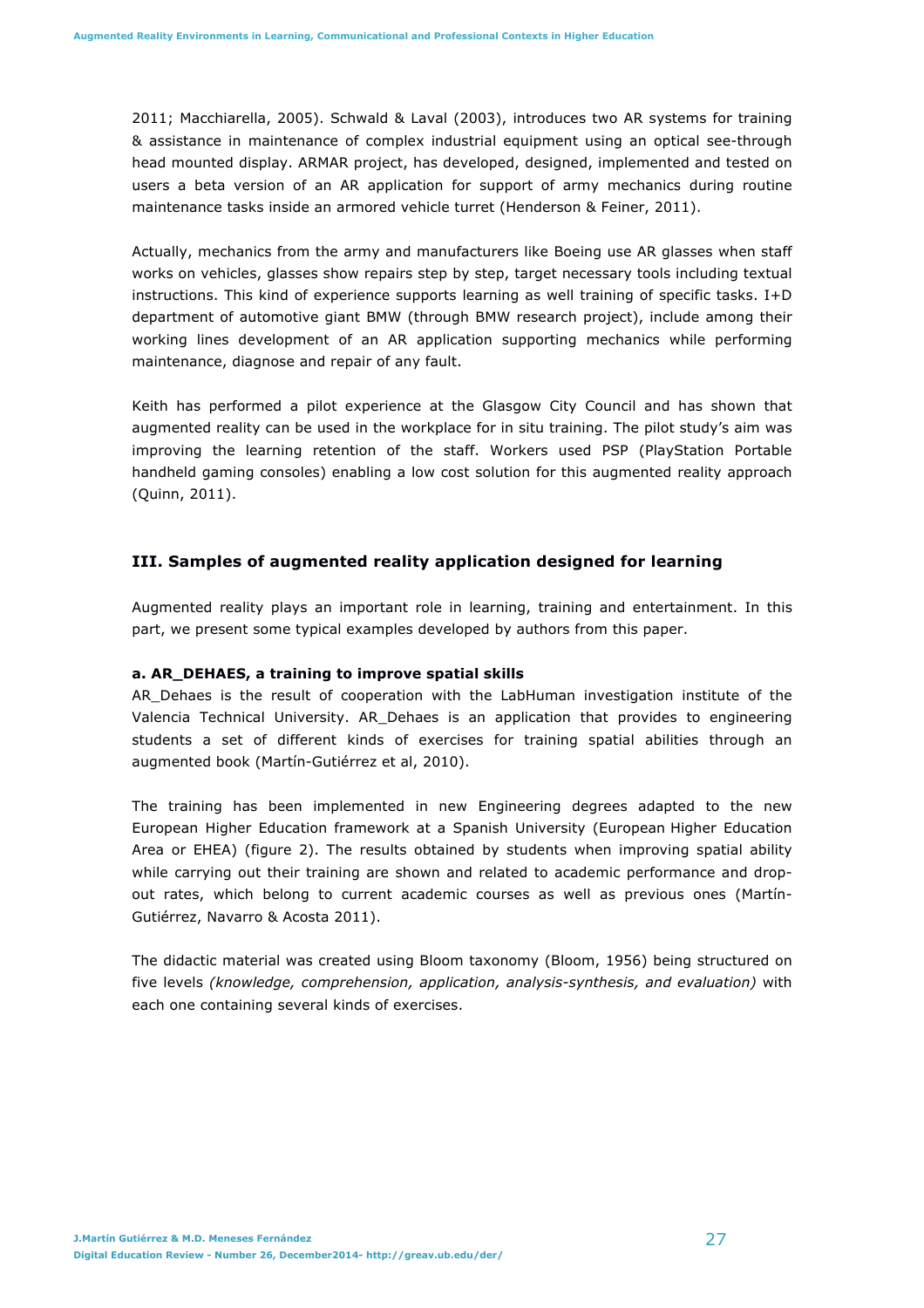

Figure 2. Training through Augmented Reality in EHEA Degrees

The first exercise of each level and its typology has a physical gesture related that must be performed by student for figuring out its solution and understanding how to solve it. The gesture performed consists in getting the mark closer to the camera so the solution will come up as seen on picture.

On the first level of knowledge, the exercises allow getting used to orthogonal views of an object for identifying them. Several types of exercises are planned for this. Firstly the identification of surfaces and views as well as the identification of vertex forms. On the second level, comprehension is measured and it there will be exercises where objects have to be viewed from different angles. The third level application involves carrying out mental calculations for setting the relationship between groups of objects and identifying the smallest parts of data, which stand for an object. On the fourth level the information needed should be analyzed and synthesized so it can represent objects according to the piece, which is being used. The student should draw the image required or the minimum necessary for completing the representation. The last level proposes evaluating what has been learnt also indicating what has been understood and which spatial skill has been acquired from previous levels.

Students can visualize the three-dimensional model in augmented reality and they can check if their freehand sketches match the three-dimensional virtual models which they are viewing. Completion of each level on consecutive days is suggested so it should be finished in 5 days or sessions.

Results of the validation study indicated that students which undertook training with AR Dehaes improved their levels of spatial ability compared to the control group which didn't undertake any kind of training.

## **b. L-ELIRA, AR-books for study industrial elements**

L-Elira is an augmented book created for being used as didactic material in mechanical engineering. It allows students viewing virtual elements so it supplements written information. This book may help mechanical engineering students for gaining knowledge and learn about sketching as well as designation and normalization of standard mechanical elements following ISO standardization international rules (ISO, 2002), ASME-ANSI (RCSC, 2009; ASME, 2006) and UNE Spanish standardization rules (Aenor, 2005).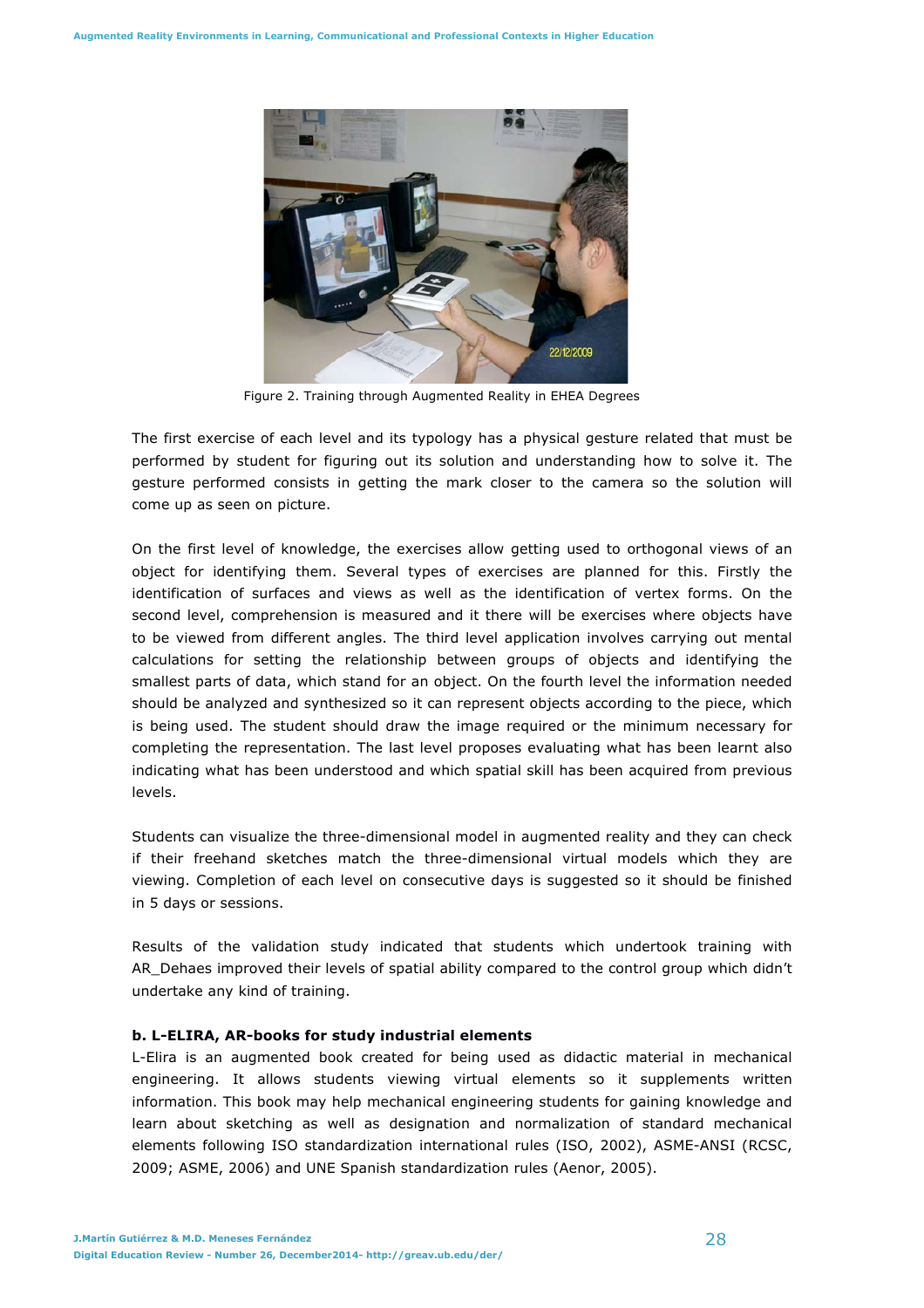L-Elira contents are common in subjects such as Graphical Engineering, Machine Design and Mechanical Technology among others. Students should master these fundamental subjects for being academically successful. This augmented book can be used as an Industrial Engineering teaching aid, because its validation study and common use have been both positive (Martín-Gutiérrez, 2011).

The L-ELIRA interface is an augmented book consisting of two volumes of eight chapters: (1) Simple thread elements. (2) Non thread simple elements (3) Security device, (4) Bearings, (5) Gears, (6) Spring, (7) Motionless Machines (8) Machines in motion (figure 3 and 4). Each chapter has an introduction with the theoretical contents and the matching technical card for each standard element. The card contains information on its use, rule number and standard element designation. Besides this, it also contains graphic information about standard representation, photorealistic images and a marker, which allows visualization of the 3D standard element from any point of view through augmented reality using BuildAR, open source version (HITLab, 2006).



Figures 3 and 4. Augmented Handbook edited for engineering students.

Each 3D model or animations are associated with the marker. There are up to 141 mechanical elements modeled (screws, shafts, axles, gears, belt wheel, sprockets, pulleys, couplings, and bearings…), 4 motionless machines and 5 animated machines.

The user will only need a webcam and his laptop for visualizing the mechanical elements and therefore augmenting all information provided by the book.

# **c. Electricity laboratory**

We have implemented AR technology in our university's electricity laboratory so students can perform every practice with as few teacher help as possible.

The Electrical Machine Laboratory has four independent job positions, ranging from protection Systems to analysis, construction and operation of different types of electrical machines: electrical protection (Masterlab-5000, by 3E - Equipos Electrónicos Educativos, S.L.), construction and study of electric machines (TPS 2.5, by Leybold Didactic GmbH), performance and operating characteristics of electric machines (by Lucas-Nulle GmbH) and industrial electric equipment – training in electric machines' automatic control (Masterlab-3000, by 3E - Equipos Electrónicos Educativos, S.L.).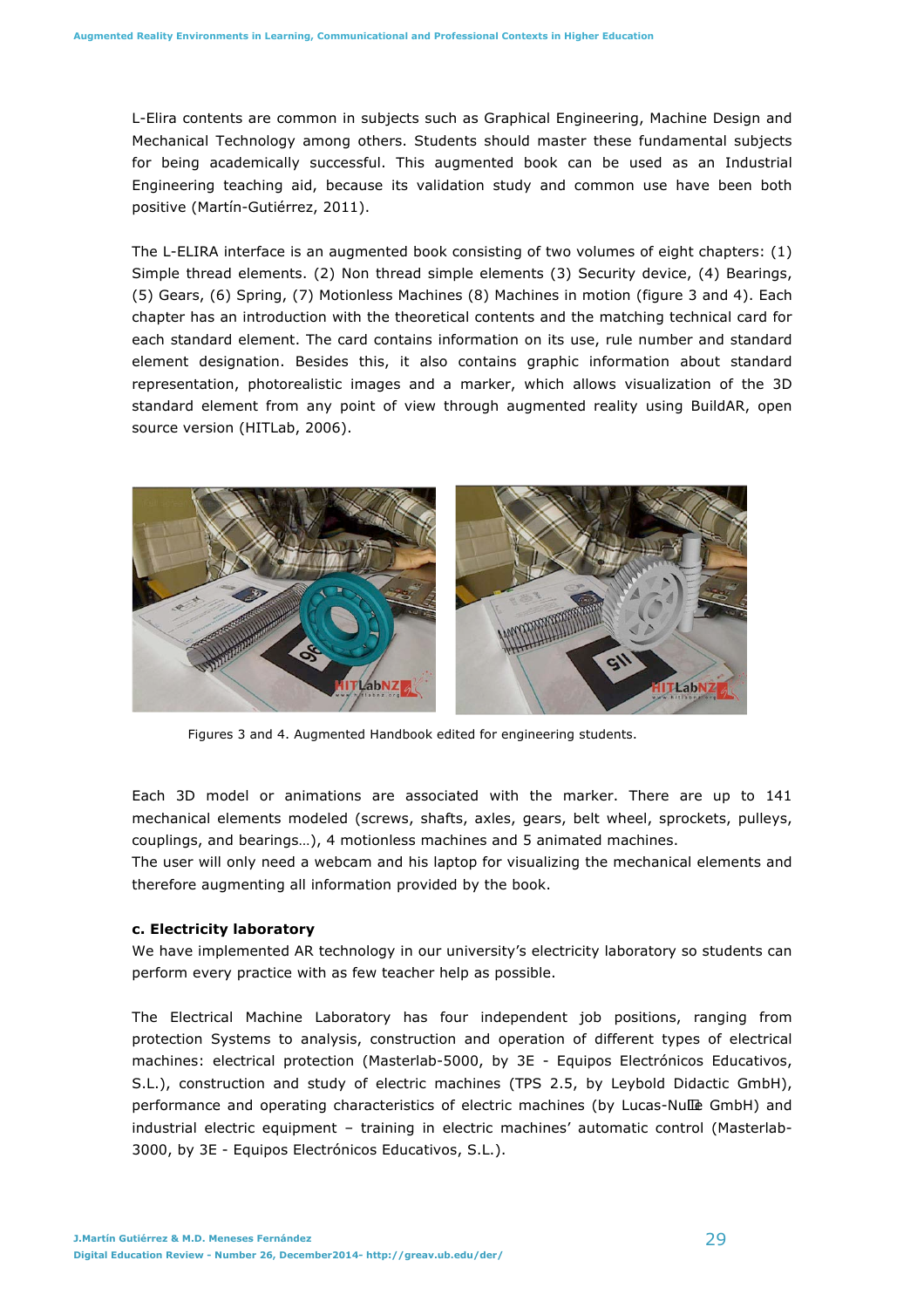The students use different types of electric machines: AC and direct current (DC) generators with permanent magnets and single-phase motors (both synchronous and asynchronous). To this end, students have the basic components of a motor (coils, rotor, wide pole pieces, etc) and they need to assemble the different kinds of machines on a panel frame. "Classic manuals" include a flat diagram of the mounting plan.

Each practice consists in the manipulation of electric machines located in a workplace so each one of them has been provided with a fiducial marker (see figure 5 and 6). The AR application has been programmed so the sequence where different 3D models are shown superimposed over the real machine can be followed through the instructions and explanations in the practice's manual. For visualizing each sequence the user will press a key from the laptop, smartphone or Ipad.



Figures 5 and 6. An augmented practical classes using tablets and viewing glasses.

## **d. AR outdoor**

We have developed an AR based application as assistance in maintenance and adjustment of a standard mountain bike brakes system. Also, it focuses on making the AR system useful as training for all bicycle users aiming to replace the troublesome maintenance manuals and assembly instructions (Martín-Gutiérrez & Contero, 2011b). The Augmented manual is called AR\_V-Brakes and consists of markers spotted by the camera of the used platform as 3D graphic information which will be superimposed upon the real scene. AR system is developed in two platforms: smartphone visualization and computer visualization through HMD (figure 7 and 8). The first of them have been developed for being accessible to everyone while the second is the most suitable platform for machines requiring more complex maintenance tasks or using both hands for performing them. Augmented manual is presented in spiral binding so it can be leant over the mountain bike's handlebar. Each page has a marker that belongs in AR to every task that must be accomplished. The application requires accurate position and orientation tracking in order to register virtual elements in the real world using marker-based method. Therefore, the system requires a webcam for capturing the real world. The captured image recognizes virtual objects on the visible markers.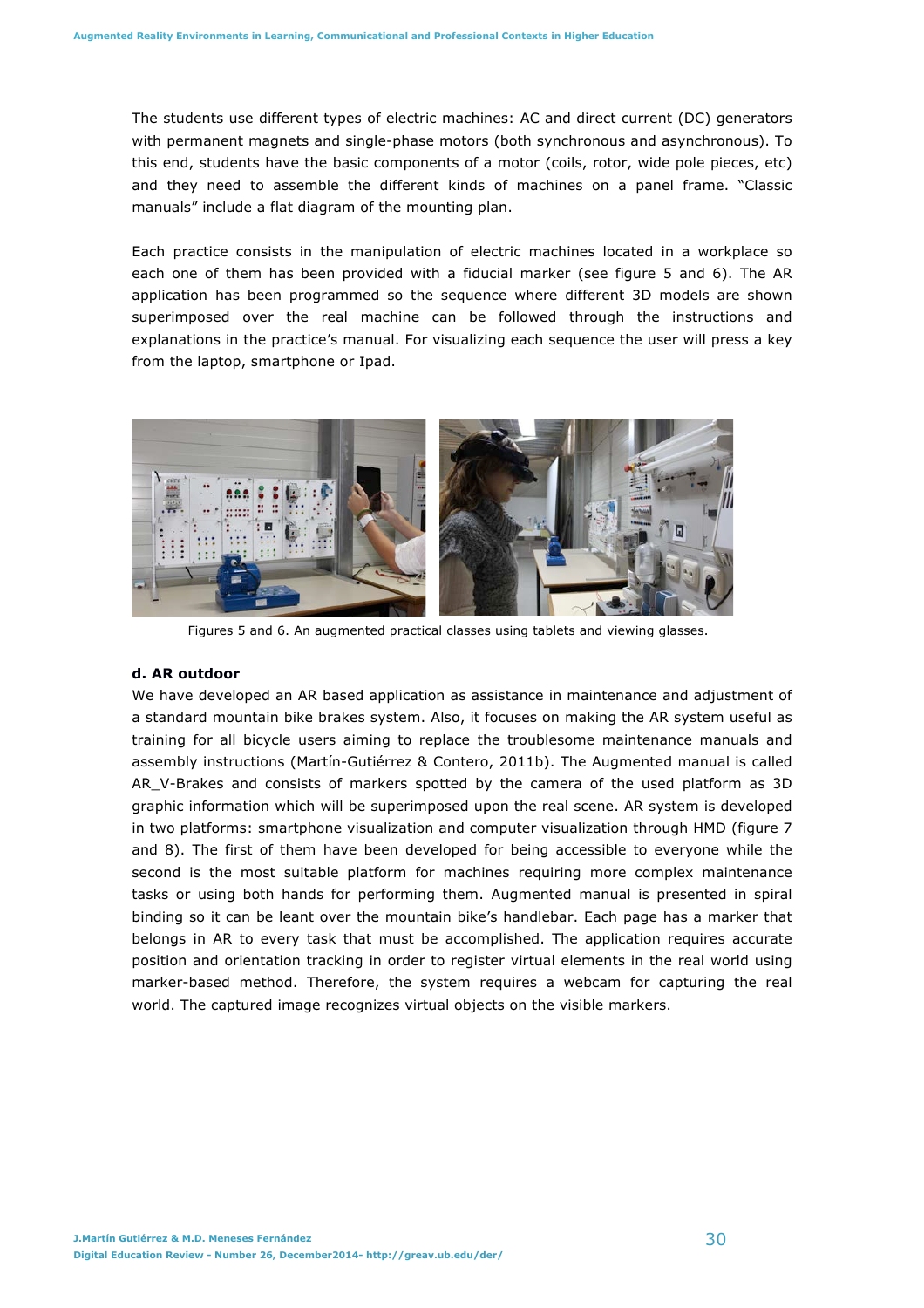

Figures 7 and 8. A student of engineering repairs a bike guided by the augmented instructions.

#### **e. AR in Journalism**

The lower consumption of printed media has become a problem in many aspects. The new ways of communication, mainly the Internet and social networks have meant the closure of many newspapers. It's time for reinventing the written journalistic model making it attractive to the user who may become ready to use it again.

We have included in the curriculum of Journalistic Technology the implementation of AR technologies over written news (Meneses & Martín, 2013). So information can be augmented through videos, 3D models, audio or any multimedia element which can be played from any mobile device. Without being pretentious over its development, it should be stated that it allows to the news editor associating an image from a video file or a 3D model to the news. The reader access to an application installed in his mobile device which requires daily updates for keeping everyday augmented contents up to date (figure 9). Therefore, Newspapers publishers, teachers and student have an allied in AR to offer a renewed communication.



Figure 9. An interactive graph emerges from a page of paper; and a dolphin plunges in a page of paper.

# **IV. Conclusions**

AR technology is a reality in many curricula and teaching programs as teacher can use author´s tools from this technology. This allow teacher both exploring and setting AR in their didactic material. The teaching applications are designed for reaching specific aims like providing knowledge, practices and training encouraging creativity and collaboration among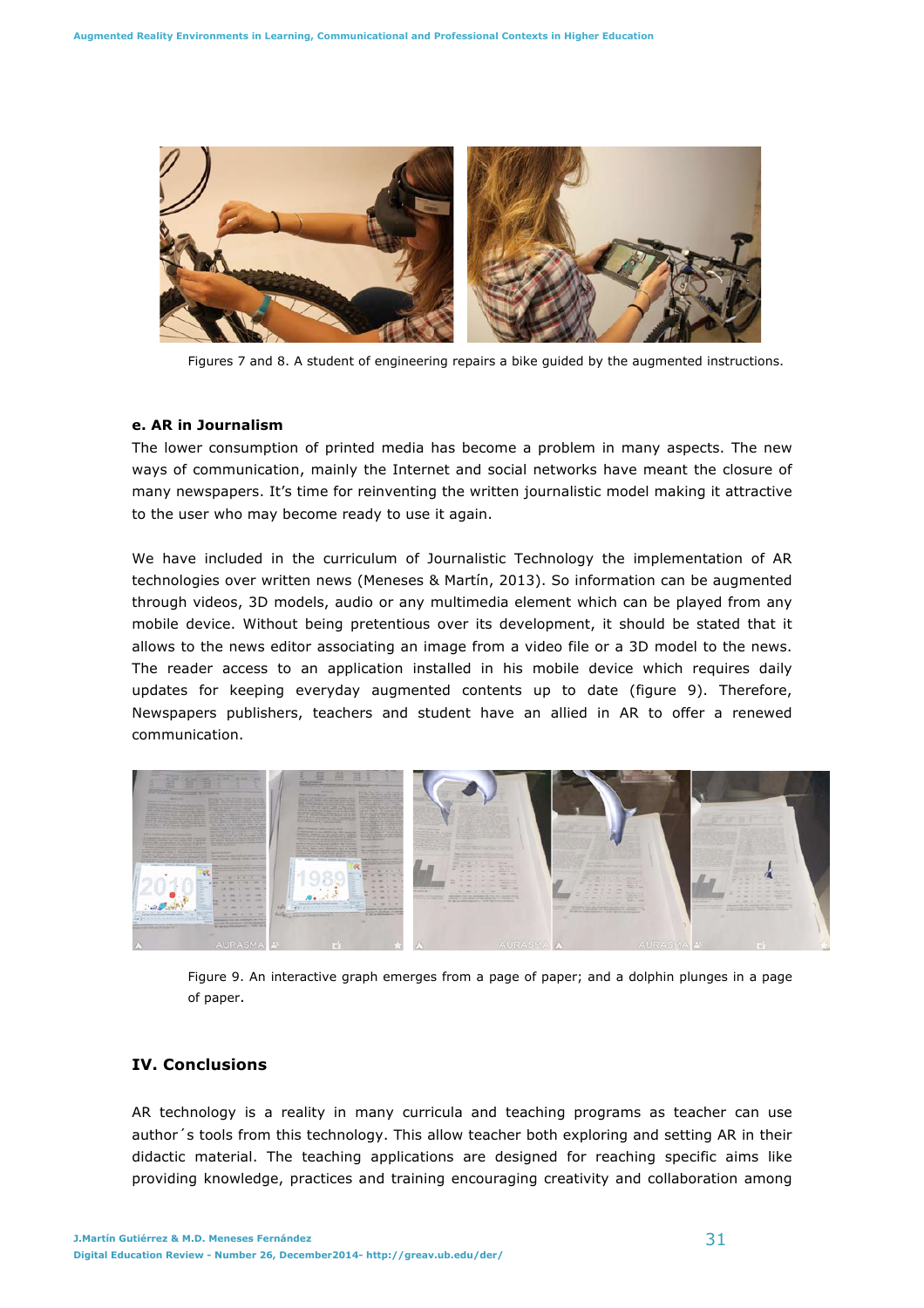others. Augmented reality is another tool in the teaching environment allowing teacher and students using it daily in the teaching-learning process.

Versatility of this technology and new possibilities offered by mobile devices are the key to the dissemination of AR contents in education. Besides the use of technologies based on AR resources are easily adaptable to different teaching scenarios:

1. The teacher can design the didactic material to promote autonomous learning or to perform collaborative tasks.

2. No doubt that technology AR provides a rich contextual learning for learning and developing skills, this fact calls to constructivist notions of education where students take control of their own learning.

3. Taking into account the considerations of framework in the European Higher Education Area, this technology provides opportunities for more authentic learning and appeals to multiple learning styles, so that each student to do his/her own unique discovery path. In the field of training for future profession (mechanical, surgeons, social communication, etc.), there are no real consequences if mistakes are made during skills training.

4. The experiences carried out by our working group, it is observed that the use of Augmented Reality technologies involve an added motivation for students because it encourages them to learn experiencing and interacting with virtual elements. We could confirm, as some studies mention that the learning curve is faster and get more and better assimilation of the issues when virtual reality tools are used.

5. AR applied to different learning contexts, provides the appropriate ways to develop professional skills as well as being a catalyst for the development of transversal skills. For educational institutions it must be pointed that augmented reality is a cost-effective technology for providing students more attractive content than does paper, and even provide virtual equipments to laboratories for training, which otherwise is impossible. Therefore it is of interest to extend its use to all educational levels and any subject. The schools can overcome shortcomings of equipment and physical machines with virtual 3D models to conduct training.

6. The work taking place in some laboratories should allow that students have their hands free to manipulate any item or device in order to perform them properly interacting with virtual objects, so we considered using visualization devices at vision level such as glasses. During 2015 several models of these kinds of glasses will be available (META, www.spaceglasses.com or Atheer, https:/www.atheerlabs.com), but now in 2014, only the model glasses AR developed by EPSON, called Moverio BT200 allows us to affordable display virtual objects through glasses (www.epson.com/moverio).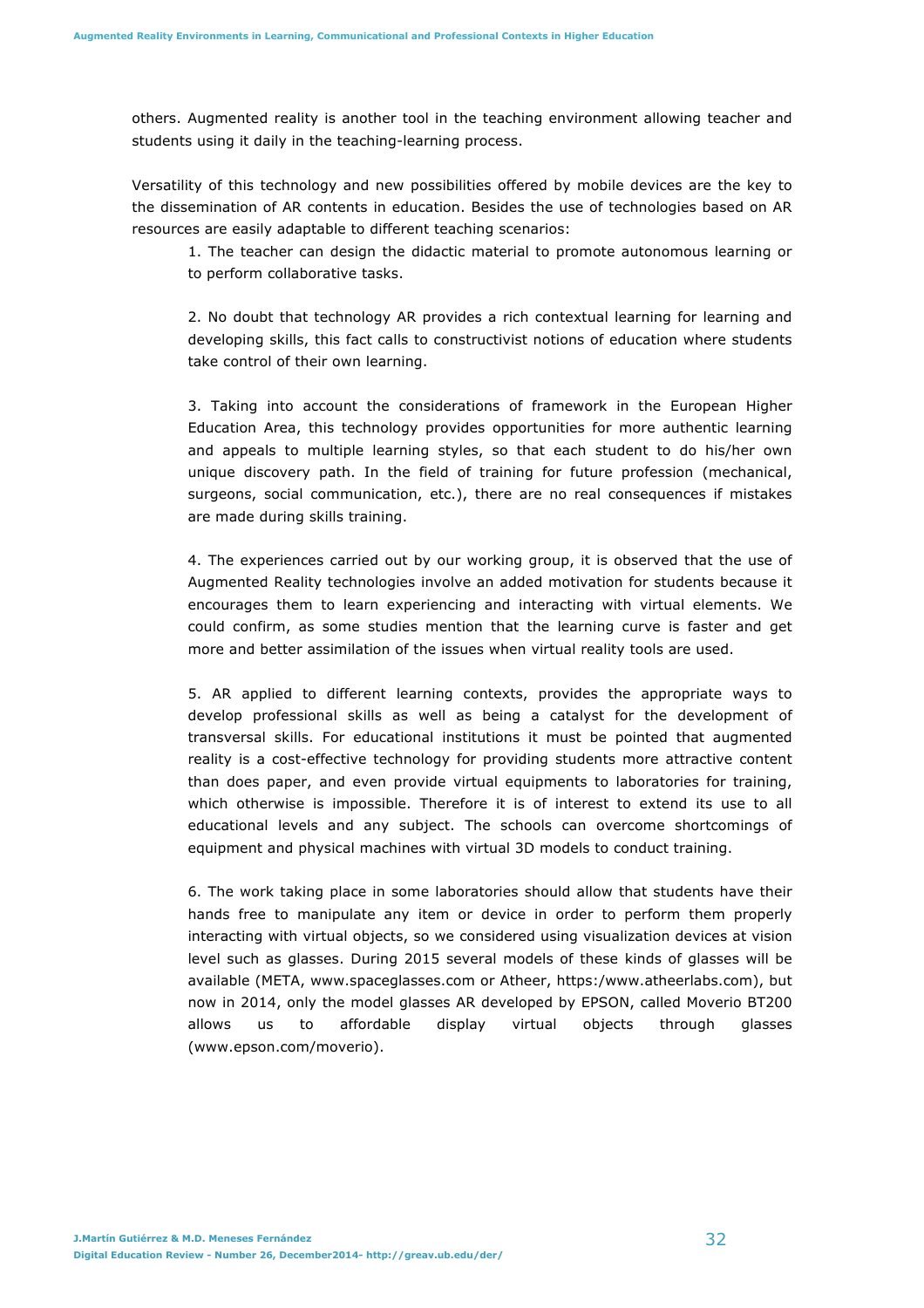## **References**

- Aenor (2005). *Manual de Normas UNE. Dibujo Técnico.* Madrid: Asociación Española de Normalización. AENOR Press.
- Andújar, J.M., Mejías, A. & Márquez, M.A. (2011). Augmented Reality for the Improvement of Remote Laboratories: An Augmented Remote Laboratory. *IEEE Transactions on Education*, 54 (3), pp. 492-500.
- Ariel, Fundación Telefónica (2011). *Realidad Aumentada: Una nueva lente para ver el mundo.* Madrid: Planeta Press.
- ASME-American Society of Mechanical Engineers (2006). *A guide for the development of ASME B18 Standards for Mechanical Fasteners. ASME B18.12.1-2006*.
- Azuma, R. (1997). A Survey of Augmented Reality. *Presence: Teleoperators and Virtual Environments,* 6(4), pp. 355-385.
- Azuma, R., Billinghurst, M., & Klinker, G. (2011). Special Section on Mobile Augmented Reality. *Computers & Graphics*, 35, vii–viii.
- Bloom, B. (1956). *Taxonomy of educational objectives. The classification of educational goals: cognitive domain*. *Handbook I*. New York, Toronto: Longmans, Green.
- De Crescenzio, F., Fantini, M., Persiani, F., Di Stefano, L., Azzari, P. & Salti, S. (2011). Augmented Reality for Aircraft Maintenance Training and Operations Support. *IEEE Computer Graphics and Applications*, 31(1), pp. 96-101.
- Fenn, J. & Hung, L. (2011). Hype Cycle for Emerging Technologies 2011. *Gartner's Hype Cycle Special* Report [Accessed: 15/04/2014] http://www.gartner.com/technology/home.jsp
- Feiner, S., MacIntyre, B. Höllerer, T. & Webster, T. (1997). A touring machine: Prototyping 3D mobile augmented reality systems for exploring the urban environment. In *Proceedings of the First International Symposium on Wearable Computers*, pp. 208– 217.
- Henderson, S. & Feiner, S. (2011). Exploring the Benefits of Augmented Reality Documentation for Maintenance and Repair. *IEEE Transactions on Visualization and Computer Graphics*, 17(10), pp. 1355-1368.
- HITLab (2006). Human Interface Technology Laboratory. [Accessed: 08/05/2014] http://www.buildar.co.nz/
- *ISO Standards Handbook Technical Drawings* (2002). Vol. 1: Technical drawings in general, Vol. 2: Mechanical engineering drawings; construction drawings; drawing equipment, International Organization for Standardization.
- Johnson, L., Smith, R., Willis, H., Levine, A. & Haywood, K. (2011). *The 2011 Horizon Report.* Austin, Texas: The New Media Consortium. [Accessed: 19/07/2014] http://www.educause.edu/Resources/2011HorizonReport/223122
- Macchiarella, N.D. (2005). "Augmenting Reality as a Medium for Job Task Training". *Journal of Instruction Delivery Systems*, 19(1), pp. 21-24.
- Martín-Gutiérrez, J., Saorín, J.L., Contero, M., Alcañiz, M., Pérez-López, D. C. & Ortega, M. (2010). "Design and Validation of an Augmented Book for Spatial Abilities Development in Engineering Students". *Computer & Graphics*, 34(1), pp. 77-91.
- Martín-Gutiérrez, J., Navarro, R. E. & Acosta, M. M. (2011). "Mixed Reality for Development of Spatial Skills of First-Year Engineering Students". *IEEE 2011 Frontiers in Education Conference*. South Dakota: Rapid City.
- Martín-Gutiérrez, J. (2011). "Proposal of Methodology for Learning of Standard Mechanical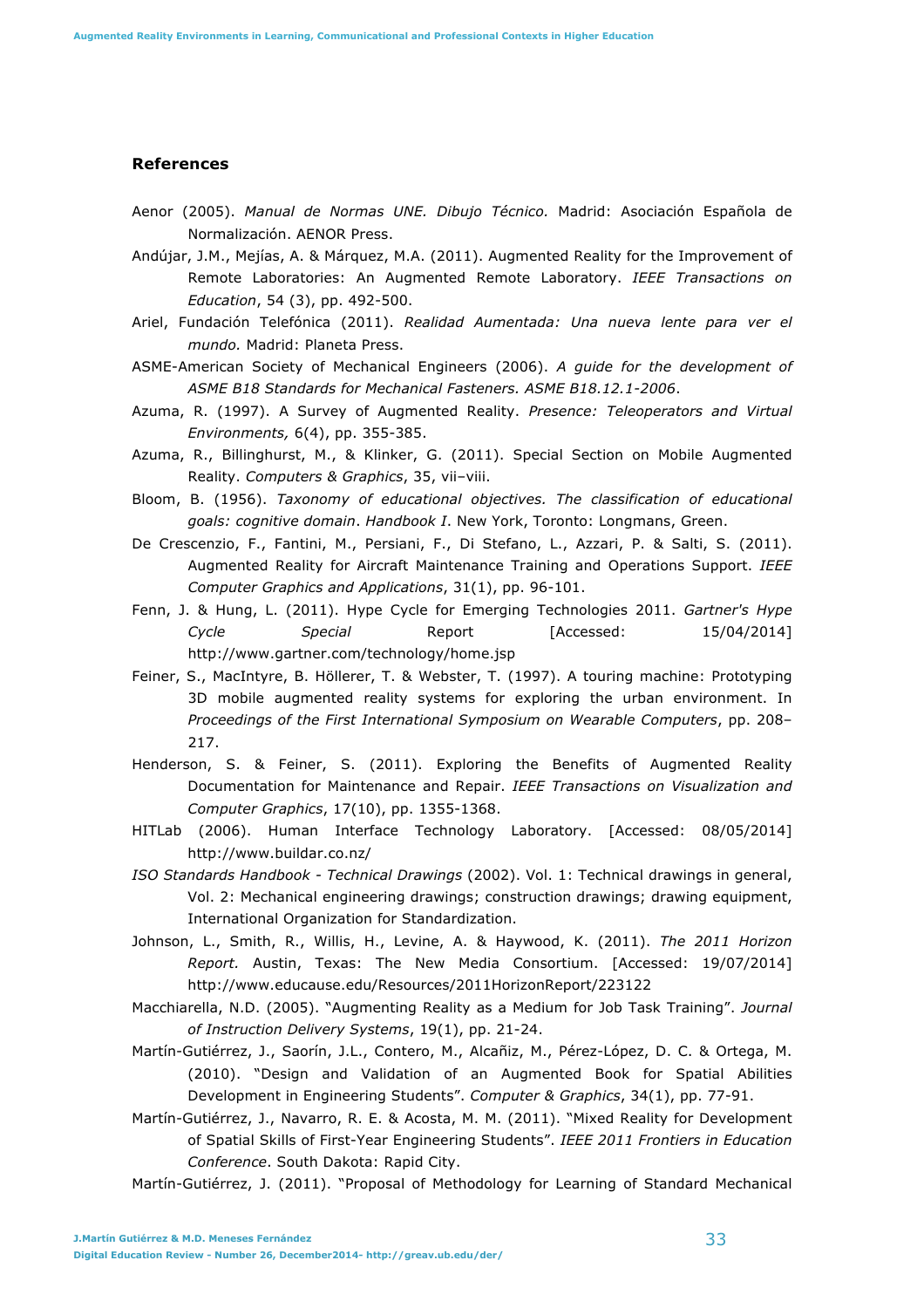Elements Using Augmented Reality". *IEEE 2011 Frontiers in Education Conference*. South Dakota: Rapid City.

- Martín-Gutiérrez, J. & Contero, M. (2011a). Augmented books applied to engineering. An attractive tool for the student & useful for learning. In *Proceedings of the ASME 2011 International Design Engineering Technical Conferences & Computers and Information in Engineering Conference.* Washington DC.
- Martín-Gutiérrez, J. & Contero, M. (2011b). User Manual on Augmented Reality for Installation and Maintenance of the V-Brakes System of a Mountain Bike. In *The 32nd Annual Conference of the European Association for Computer Graphics. Eurographics digital conference proceedings,* 29-30. Llandudno, Great Britain.
- Meneses Fernández, M. D. & Martín-Gutiérrez, J. (2013). Realidad aumentada e innovación tecnológica en prensa. La experiencia de ver y escuchar un periódico impreso. *Estudios sobre el Mensaje Periodístico*, 19(1), pp. 207-221.
- Quinn, K. (2011). Using the Workplace as the Training Resource Augmented Reality Approaches to Delivering Workplace Learning. *The Future Focus Conference*. Glasgow, Ireland.
- Rahardja, S., Wu, E., Thalmann, D. & Huang, Z. (2008). Visualization of intelligent maintenance systems through mixed reality. In *Proceedings of the 7th International Conference on Virtual Reality Continuum and its Applications in Industry.* Singapore: ACM Press.
- RCSC, Research Council on Structural Connections (2009). *Structural Joints Using ASTM A325 or A490 Bolts*. Chicago, Illinois: American Institute of Steel Construction, Inc.
- Schwald, B. & Laval, B. (2003). An augmented reality system for training and assistance to maintenance in the industrial context. In *proceeding of 11th International Conference in Central Europe on Computer Graphics. Visualization and Computer Vision'2003.* Czech Republic.
- Torpus, J. (2005). LifeClipper. In *Proceeding of the International Conference on Virtual Systems and Multimedia*. Belgium [Accessed: 23/04/2014] http://www.torpus.com/lifeclipper http://www.lifeclipper.net/
- Vallino, J. (1998). Interactive Augmented Reality. *Ph.D. Thesis, Department of Computer Science*. New York: University of Rochester.
- Wither, J. Yun-TaTsai & Azuma, R. (2011). Mobile Augmented Reality. Indirect augmented reality. *Computers & Graphic,* 35, pp. 810–822.
- Zemliansky, P. & St Amant, K. (2008). Handbook of Research on Virtual Workplaces and the New Nature of Business Practices. Pennsylvania: Idea Group Inc. (IGI).

#### **Recommended citation**

Martín Gutiérrez, J. and Meneses Fernández, M.D. (2014). Augmented Reality Environments for Learning, Communication and Professional Contexts in Higher Education In: *Digital Education Review*, *26,* 22-34[Accessed: dd/mm/yyyy] http://greav.ub.edu/der

#### **Copyright**

The texts published in Digital Education Review are under a license *Attribution-Noncommercial-No Derivative Works 2,5 Spain*, of *Creative Commons*. All the conditions of use in: http://creativecommons.org/licenses/by-nc-nd/2.5/es/deed.en\_US

In order to mention the works, you must give credit to the authors and to this Journal. Also, Digital Education Review does not accept any responsibility for the points of view and statements made by the authors in their work.